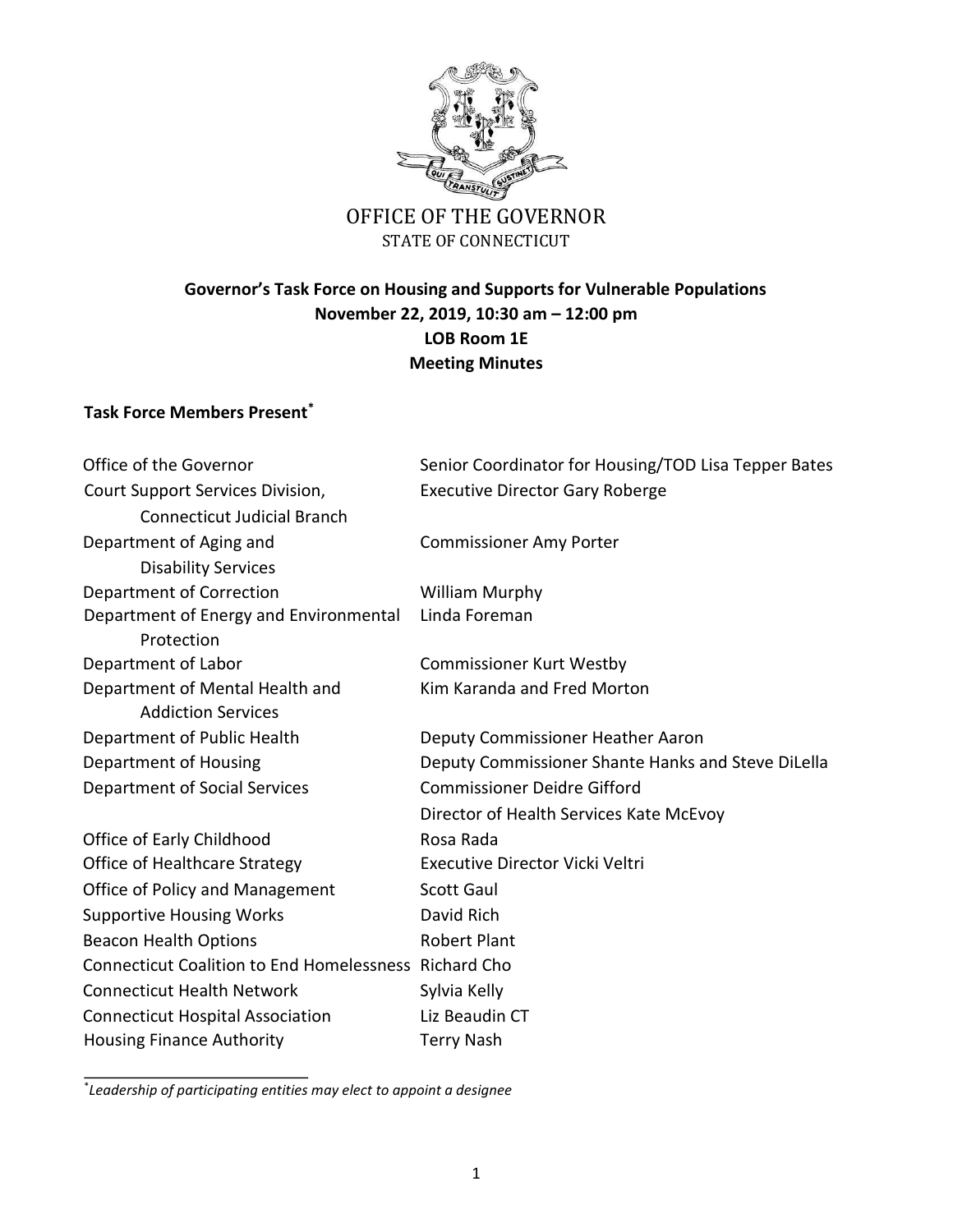| <b>Connecticut Nonprofit Alliance</b>     | Gian-Carl Casa     |
|-------------------------------------------|--------------------|
| <b>Corporation for Supportive Housing</b> | Christi Staples    |
| <b>Mental Health CT</b>                   | Luis Perez         |
| Partnership for Strong Communities        | Kiley Gosselin     |
| United Way of CT                          | <b>Rick Porth</b>  |
| U.S. Department of Housing and Urban      | Suzanne Piacentini |
| Development                               |                    |

## **Task Force Members Absent**

| Department of Children and Families  | <b>Michael Williams</b>          |
|--------------------------------------|----------------------------------|
| Department of Developmental Services | Commissioner Jordan Scheff       |
| Department of Economic and Community | <b>Commissioner David Lehman</b> |
| Development                          |                                  |
| Department of Transportation         | <b>Phil Scarrozzo</b>            |

- I. Call to Order Lisa Tepper Bates called meeting to order at 10:33 AM
- II. Approval of Minutes. Correction: include Beacon Health Options as member of taskforce. Approved, with noted correction, unanimously. No members of the public identified themselves to speak.
- III. Anchor Institution Model: Experience and Potential in Connection presentation by Vicki Veltri, Executive Director, CT Office of Health Strategy

OHS fully established in 2018, charged with developing and implementing a comprehensive and cohesive health care vision for CT, including statewide cost containment strategy, promotion of effective health care planning and quality of care, coordinating state's health information technology initiatives, and overseeing multi-payer care delivery and payment reforms.

Anchor Institutions: defined as enterprises that are rooted in their local communities by mission, invested capital, or relationships to customers, employees, and vendors. Place-based entities that control substantial economic, human, intellectual, and institutional resources. Bring crucial and measurable benefits to children, families, and communities. "Anchor Mission:" apply long-term, place-based to benefit households and communities.

Regional Plan Association (RPA) is catalyzing anchor institution strategies in the metro region (NJ, NJ, CT) to affect upstream health factors. Begin with hospital partners as natural anchor institution partners. Emphasis is moving to social, economic, and environmental conditions that affect health outcomes, increase health care costs, and impact well-being.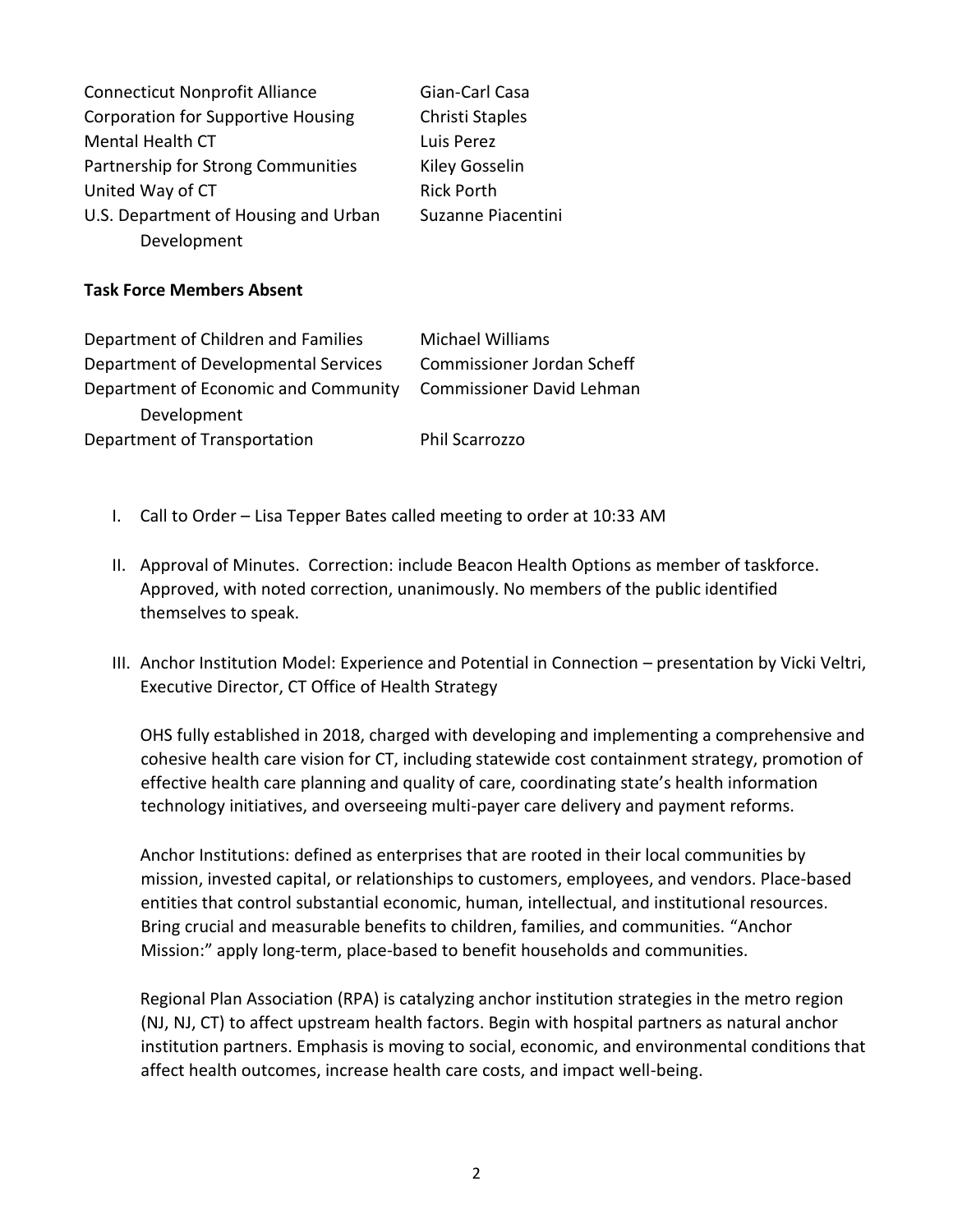Anchor Institutions partnership in practice: mission changes at leadership level and throughout institution. Community organization, municipal and state leadership partnership. Local examples: Stamford VITA Health and Wellness District (partnership with Stamford Hospital, City of Stamford, and Charter Oak Communities). Formed local collaborative to meet respective and shared needs and improve health of vulnerable population as identified in community needs assessment. Including mixed income housing, health care services, supportive services, early childhood education, modernization of facilities, land procurement, improved health outcomes and shared cost savings. Southside Institutions Neighborhood Alliance (SINA, a partnership with CT Children's Hospital, Hartford Hospital, and Trinity College). Aimed to work cooperatively with community stakeholders to restore economic vitality and improve the quality of life for the benefit of the people who live work, visit, study, and play in the community. Local examples provide practical example of ways to partner with anchor institutions to improve outcomes for vulnerable households at a community level.

Question raised re: housing as it relates to anchor institution collaboratives. Some examples point to direct investment in housing from anchor institutions. Collaboration can result in outcomes including partnership building, advocacy, policy changes, resource (re)alignment, etc. beyond direct financial investment that mutually benefits all parties. This includes cooperative efforts to end homelessness and housing instability (for example, Community Care Teams efforts that combine in one team hospital staff and homeless service providers). Health Anchor Network should be looked to as model for non-direct financial investment efforts as well. Boston Medical invested \$6.5 million in housing, braiding resources and aligning existing funding. Question raised re: having common lens to approach anchor institution lens that includes not only the health outcome piece, but also economic development. State Health Improvement Coalition engaging communities re: equity disparities across state.

IV. Update on Task Force's Frequent Multi-System User Pilot

A. Data Match, Scott Gaul, Chief Data Officer, Office of Policy and Management

The data match for the Multi-System User pilot under the Task Force is primarily aimed to help improve outcomes for targeted households, but the match also serves as an important test case to help CT better understand how to share data across state agencies to provide a more holistic view of the needs of the households our public systems serve. Currently have framework for data match mapped out, conversations scheduled to finalize missing pieces. OPM is conducting a legislatively mandated study regarding barrier to data sharing between state agencies with support from consultant. The report is due in January 2020. A survey has gone out to state agencies to inventory current data sharing efforts. OEC has offered support from Skylight to develop playbook for data sharing.

Thinking about how next phase of data sharing will be done and what barriers need to be resolved to ease the challenges faced thus far. Suggestion to include inventorying of regulatory requirements guiding work and better inform leadership on taskforce to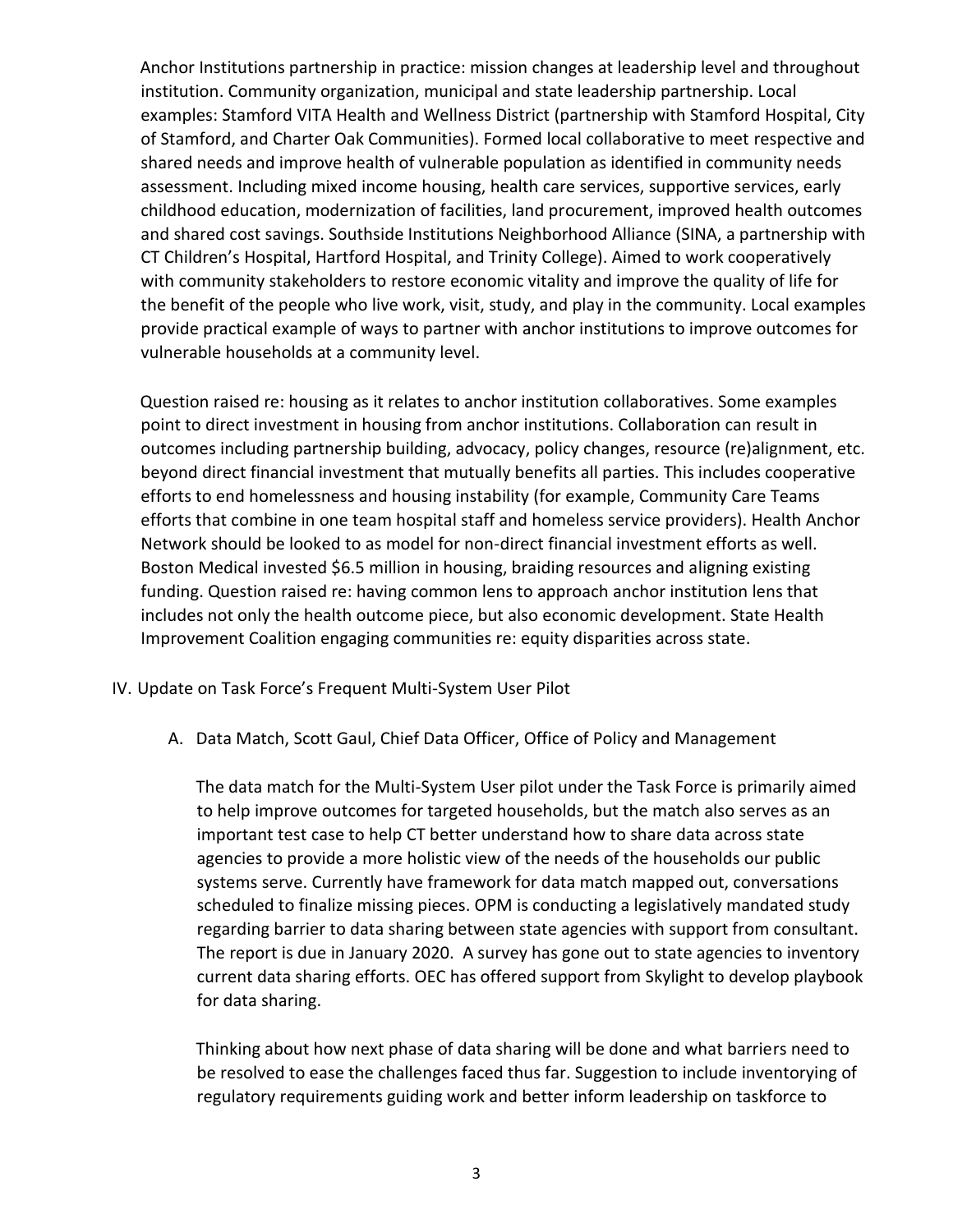reduce administrative and legal barriers. State of Washington widely recognized as progressive example of using data sharing that results in dynamic, holistic view of the health of members of the community. In a conversation with Kate McEvoy of DSS, the architect of Washington State's efforts, Dr. Richard Mancuso, emphasized importance of relationships and cultivation of trust to reduce vulnerability of resource competition, etc.

B. Service Coordination for Pilot, Rick Porth, United Way of CT, and Fred Morton, DMHAS

Charged with developing a pilot that will lead to client-centered, asset-based, outcomefocused service delivery for vulnerable households. Subgroup has met to brainstorm parameters and goals and draft process map/design for the service delivery pilot. Working with Dr. Maria O'Connell of Yale Program for Recovery and Community Health to develop a person-centered care tool to understand client priorities and goals as a shared starting point for the multi-disciplinary team. Subgroup will be meeting again prior to next Taskforce Meeting to finalize pilot framework and plan, and to present at January's taskforce meeting. Emphasis on not "case managing" people but partnering with clients to help them manage the system.

1. Person-Centered Care Tool, Leigh Nathan, MD, a psychiatrist affiliated with Yale PRCH

Defined as care delivered in alignment with client's needs, preferences, and values. Client brings expertise on their needs, preferences, and values, and the healthcare staff bring healthcare expertise, and decisions are made together re: the patient's care. Focus on doctor/practitioner relationship. PRCH PersonCentered Care Research: interviewed individuals and mapped their selfidentified needs, preferences and values to develop a tool that facilitates patients' identification and prioritization of their needs, preferences, and values and communication of them to their practitioner. Tool will have application in service delivery pilot as a shared starting point. Next steps include conducting focus groups to test and refine tool for its use in this pilot. One focus group of families will be convened with the support of the 2Gen Parent Advisory Committee; another focus group of single adults will be convened with the support of the Behavioral Health Partnership client advisory group.

C. Research and Evaluation partners, David Rich, Supportive Housing Works

The Task Force is fortunate to have two key research partners who focus on big data, system utilization, and quality of service delivery ready and willing to engage to support the pilot: Yale School of Public Health and Yale Program for Recovery and Community Health. We are working with both to develop agreed scope of work.